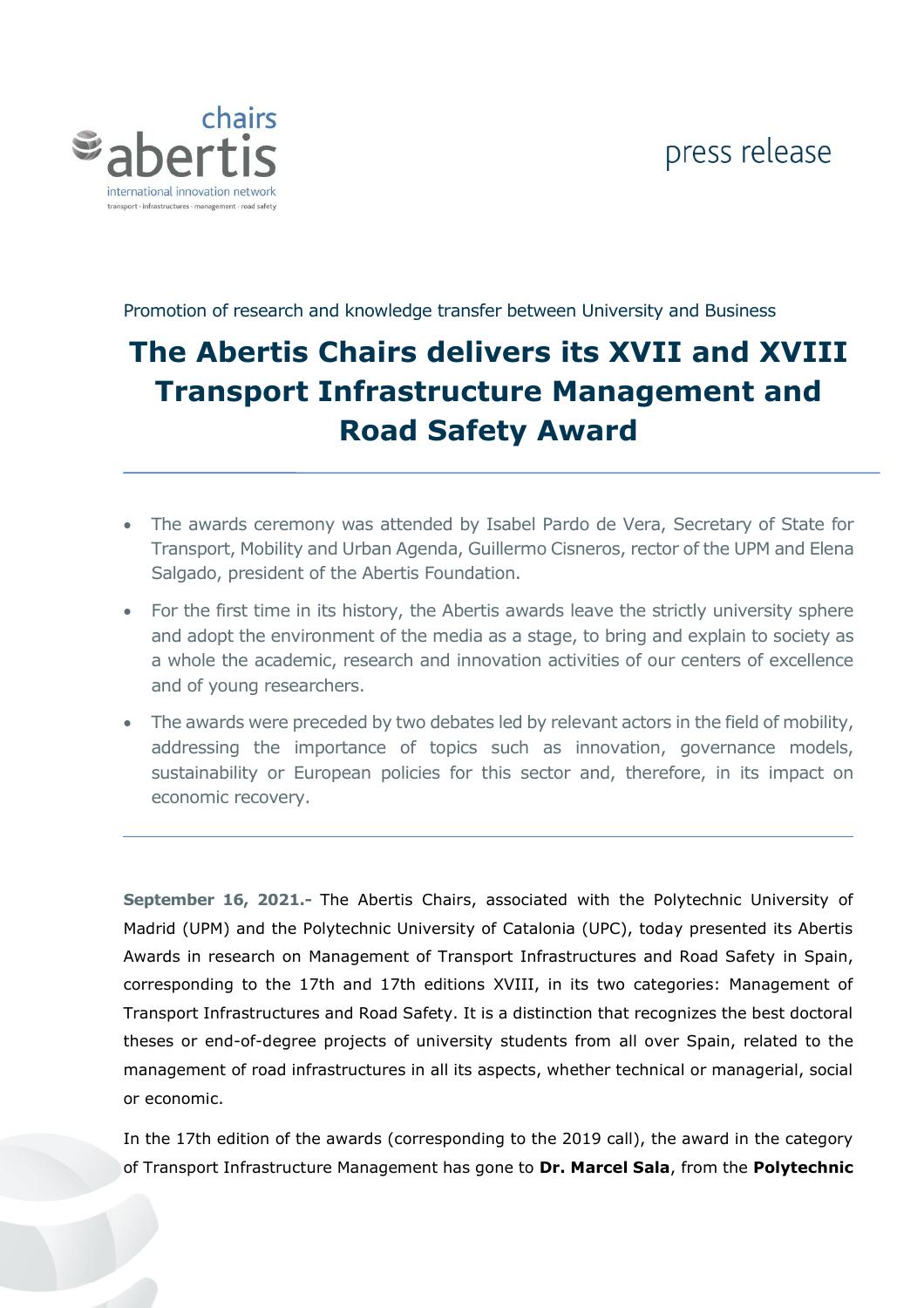

**University of Catalonia**, for the doctoral thesis Modeling present and future freeway management strategies: Variable speed limits, lane-changing and platooning of connected autonomous vehicles. As a finalist in this category, the award has been awarded to **Dr. Álvaro Rodríguez**, from the **Polytechnic University of Madrid**, author of the thesis Uncertainty management and performance optimization in airport operations using probabilistic reasoning and reinforcement learning techniques. And in the Road Safety category, the winner was **Dr. Jesús Balado**, from the **University of Vigo**, with his thesis Classification and modeling of urban environments from point clouds for physical accessibility diagnosis and pedestrian pathfinding. The overall amount of the 2019 Abertis awards in Spain this year amounts to a total of 14,000 euros.

Regarding the 18th edition (2020 call) of these awards, the thesis of **Dr. Manuel Fuentes** from the **Polytechnic University of Madrid**, Operations planning and Management in transport logistics, has been awarded in the category of Management of Transport Infrastructures. For its part, in the Road Safety category, the winner was **Dr. Miguel Clavijo**, from the **Polytechnic University of Madrid**, with his doctoral thesis Reconstruction of the vehicle environment for autonomous guidance in complex scenarios. Each of the awards has a financiar prize of  $\epsilon$  7,000.

The winners will become finalists for the Abertis International Award, which is chosen annually from among the winners of all the countries where the Abertis Chairs are established, and whose jury is scheduled to meet next October.

**Elena Salgado**, president of the Abertis Foundation and the rector of the Polytechnic University of Madrid, **Guillermo Cisneros**, participated in the award ceremony.

Prior to the awards ceremony, two colloquia were held within the ABC Forum for Sustainable Economy, proposed in line with the conceptual framework of the activities of the chair and closed by the Secretary of State for Transportation, Mobility and Urban Agenda, **Isabel Pardo de Vera**.

Under the title "University and Innovation: the mobility sector and the infrastructure sector", representatives of relevant actors in the field of mobility such as SEAT, Abertis, SEOPAN, the Spanish Road Association together with experts from the UPC and the UPM, have debated on the contribution from the university to innovation and improvement of the road infrastructure sector and also on the impacts that the technical performance and environmental requirements that the means of transport of the future.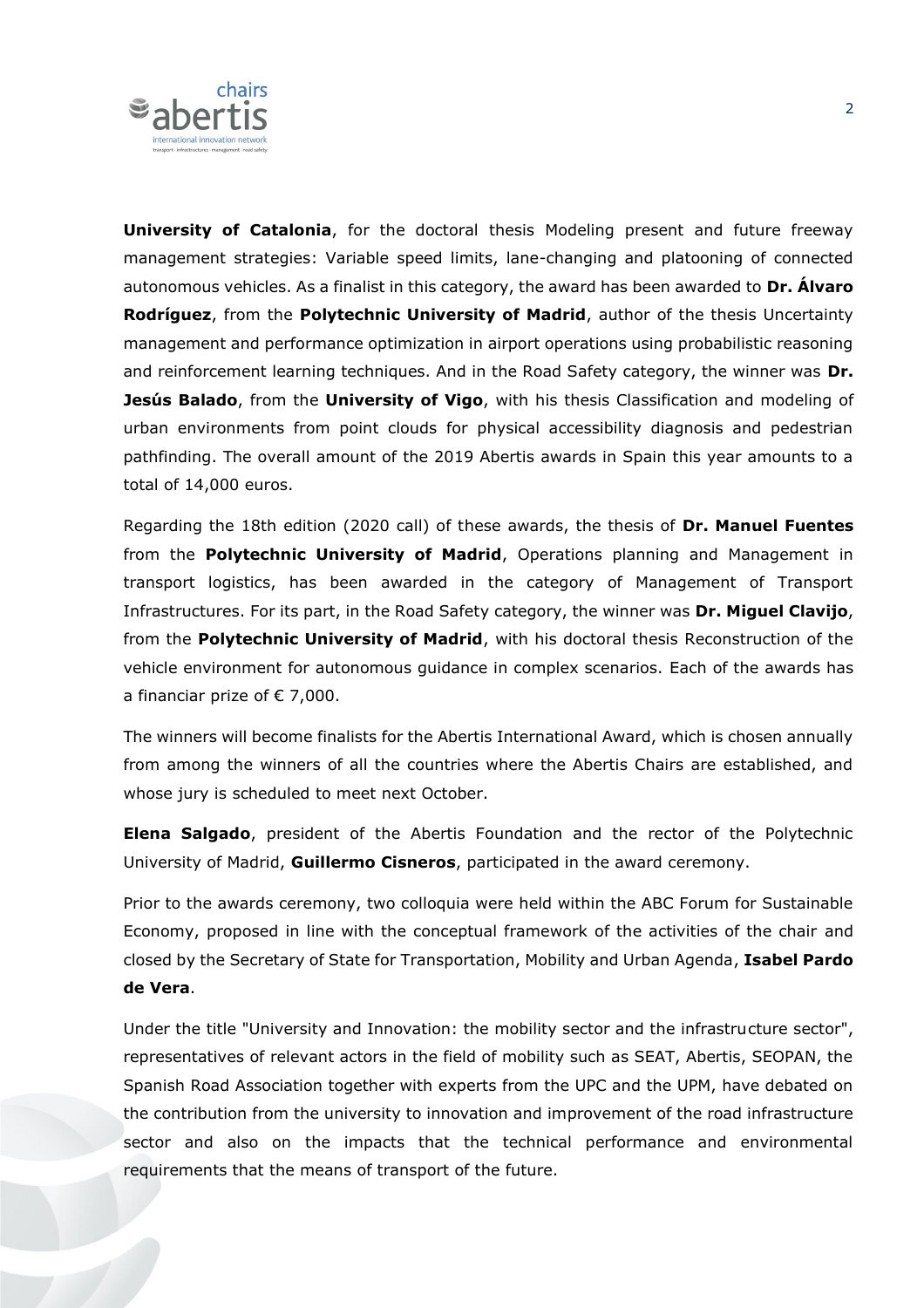

*During the event, José Aljaro, CEO of Abertis, placed special emphasis on the need to agree on an efficient, fair and sustainable model to provide us with the road infrastructures that we need both in the present and in the future, and that will incorporate important advances in matter of digitization and environmental efficiency and other technologies that we must be able to plan and address now.*

*For her part, Elena Salgado, President of the Abertis Foundation, placed special emphasis on vindicating the recognition and active participation of the university world and the experts from the centers of excellence in our country in order to solve the challenges effectively and sustainably. present and future that present our mobility needs.*

## **International Network of Abertis Chairs**

Aware of the importance of links with the academic world for social and economic progress, Abertis promotes training, research and the transfer of knowledge between the University and the Company. Through the International Network of Abertis Chairs, the generation and dissemination of new knowledge and innovations in the different fields of activity is promoted, putting them at the service of the whole of society and the technical and educational community and caring for and helping the talent that universities are capable of. to surface and channel.

The network of Abertis Chairs is made up of those established in **Spain** (Polytechnic University of Madrid and Polytechnic University of Barcelona, BarcelonaTech), **France** (École des Ponts-ParisTech), **Puerto Rico** (University of Puerto Rico), **Chile** (Pontificia Universidad Católica de Chile) and **Brazil** (University of São Paulo). And this same year, the chair in **Mexico**, with the UNAM (National Autonomous University of Mexico) and **Italy**, with the University of Padua, joined the Network

## **Launch of the new corporate website of the International Network of Abertis Chairs**

For its part, the International Network of Abertis Chairs has just launched at an international level its new corporate website [www.abertischairs.com,](www.abertischairs.com) with a renewed design, to adapt it to the growth of the Network and facilitate access to all its contents.

This site offers a wide menu in which all the Abertis Chairs, the different contact points in each university and the calls for all national awards are explained, the company's Innovation Platform is presented and the latest news of the International Network. In addition to giving visibility to the Chairs, one of the most outstanding functions of the web is to serve as a search engine and